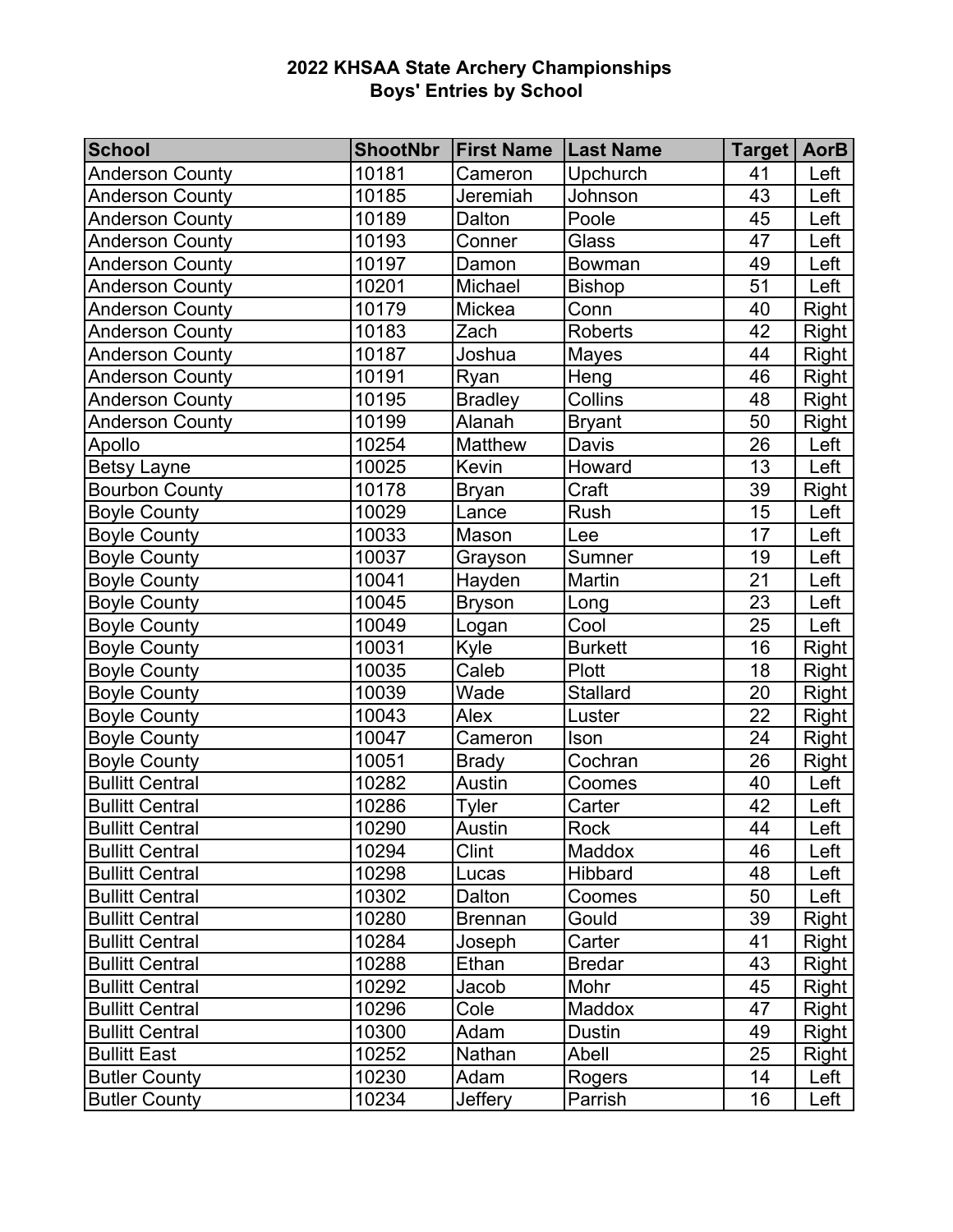| <b>Butler County</b>   | 10238 | Grant          | Jones            | 18             | Left         |
|------------------------|-------|----------------|------------------|----------------|--------------|
| <b>Butler County</b>   | 10242 | Graysen        | Henderson        | 20             | Left         |
| <b>Butler County</b>   | 10246 | Trapper        | Farris           | 22             | Left         |
| <b>Butler County</b>   | 10250 | Eli            | <b>Ellis</b>     | 24             | Left         |
| <b>Butler County</b>   | 10228 | Jared          | Hudnall          | 13             | Right        |
| <b>Butler County</b>   | 10232 | <b>Brodie</b>  | Vinson           | 15             | <b>Right</b> |
| <b>Butler County</b>   | 10236 | Elijah         | <b>McClister</b> | 17             | Right        |
| <b>Butler County</b>   | 10240 | <b>Brady</b>   | Jones            | 19             | Right        |
| <b>Butler County</b>   | 10244 | Logan          | <b>Givens</b>    | 21             | <b>Right</b> |
| <b>Butler County</b>   | 10248 | Alex           | Elmore           | 23             | <b>Right</b> |
| <b>Calloway County</b> | 10088 | Gary           | Rogers           | 44             | Left         |
| <b>Central Hardin</b>  | 10231 | Dominick       | <b>Sipes</b>     | 15             | Left         |
| <b>Central Hardin</b>  | 10235 | Robert         | Shelton          | 17             | Left         |
| <b>Central Hardin</b>  | 10239 | <b>Nicolas</b> | Killensworth     | 19             | Left         |
| <b>Central Hardin</b>  | 10243 | Kameron        | Embry            | 21             | Left         |
| <b>Central Hardin</b>  | 10247 | <b>Bryson</b>  | <b>Brawner</b>   | 23             | Left         |
| <b>Central Hardin</b>  | 10251 | Elijah         | <b>Barnes</b>    | 25             | Left         |
| <b>Central Hardin</b>  | 10233 | Dylan          | Langley          | 16             | <b>Right</b> |
| <b>Central Hardin</b>  | 10237 | Jacob          | Turlington       | 18             | <b>Right</b> |
| <b>Central Hardin</b>  | 10241 | <b>Ben</b>     | <b>Hobbs</b>     | 20             | <b>Right</b> |
| <b>Central Hardin</b>  | 10245 | Davante        | Early            | 22             | <b>Right</b> |
| <b>Central Hardin</b>  | 10249 | Connor         | <b>Booker</b>    | 24             | Right        |
| <b>Central Hardin</b>  | 10253 | William        | Bacon            | 26             | <b>Right</b> |
| Cooper                 | 10062 | Thane          | Hudelson         | 31             | <b>Right</b> |
| Covington Latin        | 10101 | Ethan          | Wong             | $\mathbf{1}$   | Left         |
| Eminence               | 10053 | Asher          | Pierce           | 27             | Left         |
| Fairdale               | 10090 | Jacob          | <b>McCubbins</b> | 45             | <b>Right</b> |
| Fairdale               | 10091 | <b>Braden</b>  | Thompson         | 46             | <b>Right</b> |
| <b>Franklin County</b> | 10129 | Jonathan       | Philpot          | 15             | Left         |
| <b>Franklin County</b> | 10133 | Elijah         | Lyles            | 17             | Left         |
| <b>Franklin County</b> | 10137 | Malikye        | Jackson          | 19             | Left         |
| <b>Franklin County</b> | 10141 | Clayton        | Click            | 21             | Left         |
| <b>Franklin County</b> | 10145 | Will           | <b>Bright</b>    | 23             | Left         |
| <b>Franklin County</b> | 10149 | Elijah         | Anglin           | 25             | Left         |
| <b>Franklin County</b> | 10127 | Alex           | Sherrow          | 14             | Right        |
| <b>Franklin County</b> | 10131 | Cooper         | <b>Matthews</b>  | 16             | Right        |
| <b>Franklin County</b> | 10135 | <b>Drew</b>    | Kemper           | 18             | <b>Right</b> |
| <b>Franklin County</b> | 10139 | <b>Braxton</b> | Frye             | 20             | <b>Right</b> |
| <b>Franklin County</b> | 10143 | <b>Braden</b>  | <b>Byers</b>     | 22             | Right        |
| <b>Franklin County</b> | 10147 | Gerardo        | <b>Benavides</b> | 24             | <b>Right</b> |
| <b>Garrard County</b>  | 10081 | Austin         | Osborn           | 41             | Left         |
| <b>Graves County</b>   | 10206 | Lane           | Sanderson        | $\overline{2}$ | Left         |
| <b>Graves County</b>   | 10210 | Jacob          | Ogg              | 4              | Left         |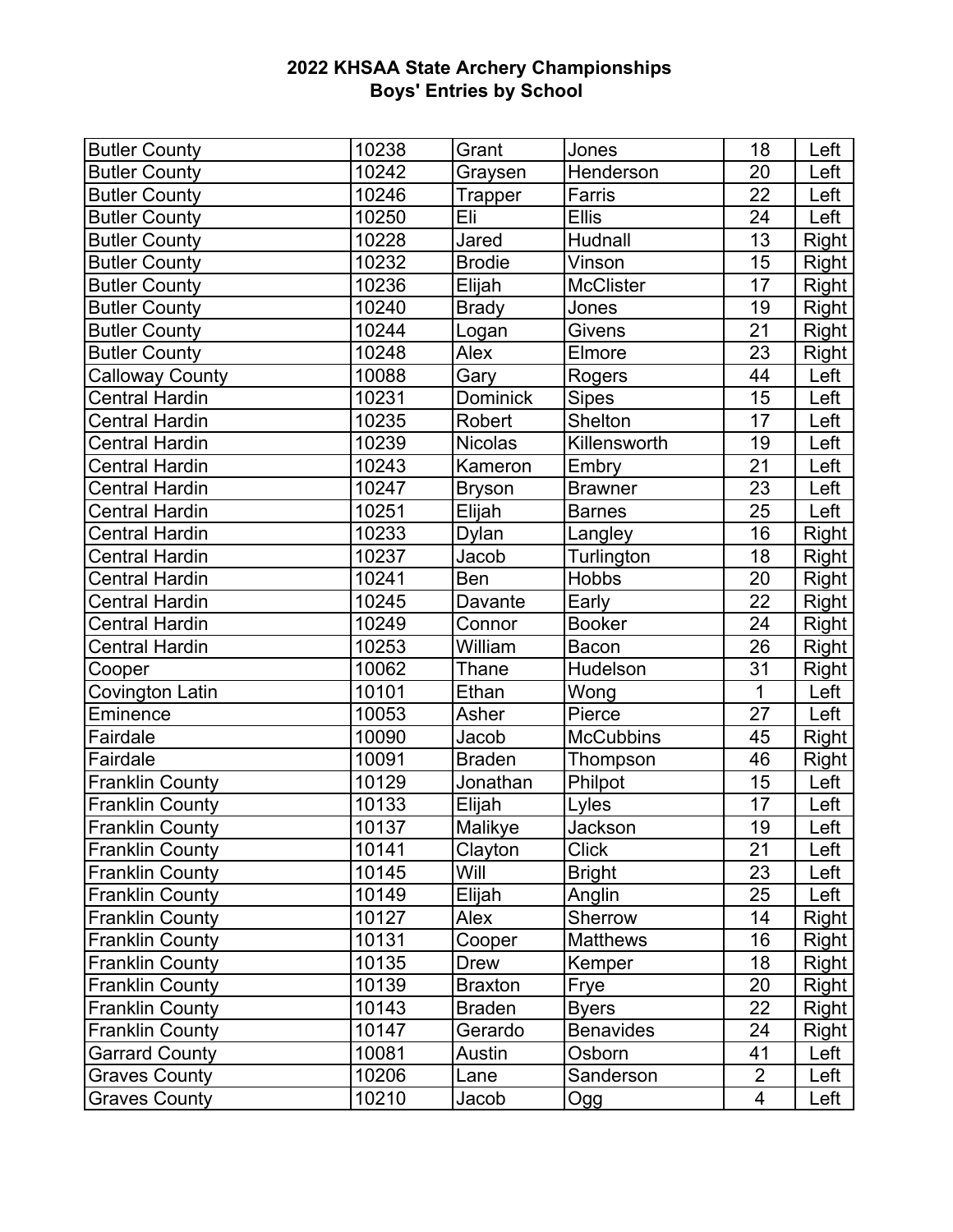| <b>Graves County</b>    | 10214              | Lane         | Lunsford        | 6                       | Left         |
|-------------------------|--------------------|--------------|-----------------|-------------------------|--------------|
| <b>Graves County</b>    | 10218              | Evan         | Foley           | 8                       | Left         |
| <b>Graves County</b>    | 10222              | Hunter       | Ellegood        | 10                      | Left         |
| <b>Graves County</b>    | 10226              | Jacob        | <b>Atkins</b>   | 12                      | Left         |
| <b>Graves County</b>    | 10204              | Isaac        | <b>Shelton</b>  | 1                       | <b>Right</b> |
| <b>Graves County</b>    | 10208              | <b>Blake</b> | Robertson       | 3                       | <b>Right</b> |
| <b>Graves County</b>    | $\frac{1}{102}$ 12 | Keaton       | Mohler          | $\overline{5}$          | Right        |
| <b>Graves County</b>    | 10216              | Luke         | Grantham        | $\overline{7}$          | Right        |
| <b>Graves County</b>    | 10220              | Nathan       | <b>Flatt</b>    | $9$                     | <b>Right</b> |
| <b>Graves County</b>    | 10224              | Jayden       | <b>Bouland</b>  | 11                      | <b>Right</b> |
| <b>Green County</b>     | 10271              | Ethan        | Price           | 35                      | Left         |
| <b>Harrison County</b>  | 10105              | <b>Jack</b>  | Whalen          | $\overline{3}$          | Left         |
| <b>Harrison County</b>  | 10109              | <b>Bryce</b> | King            | $\overline{5}$          | Left         |
| <b>Harrison County</b>  | 10113              | Gannon       | Crump           | $\overline{7}$          | Left         |
| <b>Harrison County</b>  | 10117              | David        | Chapman         | $\overline{9}$          | Left         |
| <b>Harrison County</b>  | 10121              | Levi         | Carr            | 11                      | Left         |
| <b>Harrison County</b>  | 10103              | Clay         | Yearsley        | $\overline{2}$          | Right        |
| <b>Harrison County</b>  | 10107              | Adam         | Welte           | $\overline{\mathbf{4}}$ | <b>Right</b> |
| <b>Harrison County</b>  | 10111              | Jonathan     | Hamilton        | 6                       | <b>Right</b> |
| <b>Harrison County</b>  | 10115              | Taylor       | Conway          | $\overline{8}$          | <b>Right</b> |
| <b>Harrison County</b>  | 10119              | Jacob        | <b>Chambers</b> | 10                      | <b>Right</b> |
| <b>Harrison County</b>  | 10123              | Kade         | <b>Baucom</b>   | 12                      | Right        |
| <b>Henderson County</b> | 10275              | Ryan         | Sutton          | 37                      | Left         |
| <b>Henry Clay</b>       | 10104              | Andrew       | Westerman       | $\overline{2}$          | Left         |
| <b>Henry Clay</b>       | 10108              | Evan         | Prinssen        | $\overline{4}$          | Left         |
| <b>Henry Clay</b>       | 10112              | Manuel       | Lopez Menchaca  | $\overline{6}$          | Left         |
| <b>Henry Clay</b>       | 10116              | Mason        | Decker          | 8                       | Left         |
| <b>Henry Clay</b>       | 10120              | Jackson      | Clifford        | 10                      | Left         |
| <b>Henry Clay</b>       | 10124              | Quinn        | <b>Burchett</b> | 12                      | Left         |
| <b>Henry Clay</b>       | 10102              | Ben          | White           | $\mathbf 1$             | <b>Right</b> |
| Henry Clay              | 10106              | Wyatt        | <b>Trent</b>    | $\overline{3}$          | <b>Right</b> |
| <b>Henry Clay</b>       | 10110              | James        | Parker          | 5                       | Right        |
| <b>Henry Clay</b>       | 10114              | Jordan       | Logan           | $\overline{7}$          | <b>Right</b> |
| <b>Henry Clay</b>       | 10118              | William      | Cunnagin        | $\boldsymbol{9}$        | Right        |
| <b>Henry Clay</b>       | 10122              | Grant        | Clifford        | 11                      | <b>Right</b> |
| <b>Hickman County</b>   | 10255              | Cailin       | <b>Russell</b>  | 27                      | Left         |
| <b>Hickman County</b>   | 10259              | Kassey       | Douglas         | 29                      | Left         |
| <b>Hickman County</b>   | 10263              | Kaydince     | <b>DeJesus</b>  | 31                      | Left         |
| <b>Hickman County</b>   | 10267              | Cora         | Clark           | 33                      | Left         |
| <b>Hickman County</b>   | 10257              | Jaedon       | Peyton          | 28                      | Right        |
| <b>Hickman County</b>   | 10261              | Callie       | Douglas         | 30                      | Right        |
| <b>Hickman County</b>   | 10265              | James        | Clark           | 32                      | <b>Right</b> |
| <b>Hickman County</b>   | 10269              | Graham       | Carroll         | 34                      | <b>Right</b> |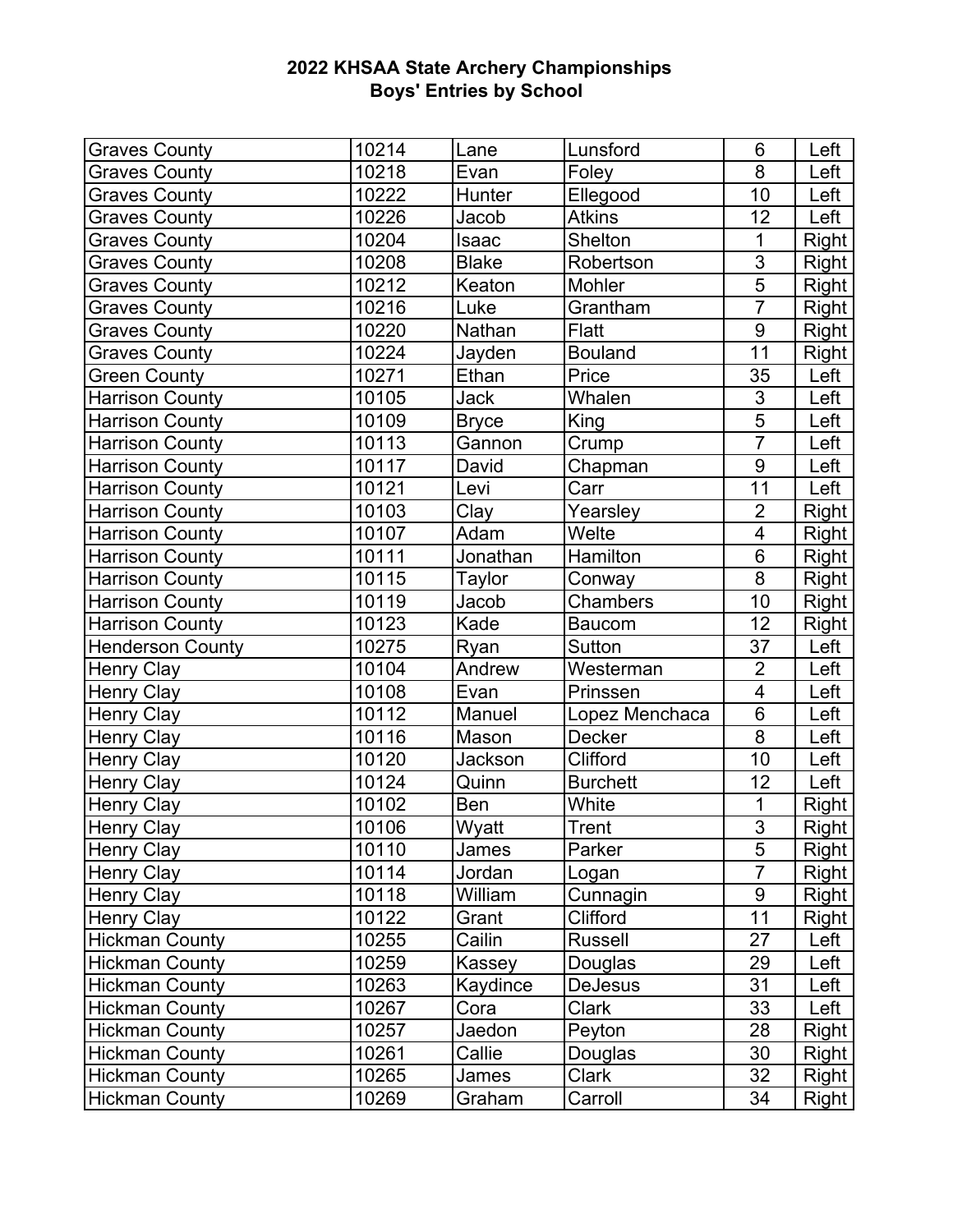| Highlands                     | 10125 | Ashton       | <b>Willis</b>  | 13 | Left         |
|-------------------------------|-------|--------------|----------------|----|--------------|
| Lafayette                     | 10128 | Aaron        | Vibbertt       | 14 | Left         |
| Lafayette                     | 10132 | lan          | Ransom         | 16 | Left         |
| Lafayette                     | 10136 | Owen         | McChord        | 18 | Left         |
| Lafayette                     | 10140 | Joseph       | Eskridge       | 20 | Left         |
| Lafayette                     | 10144 | Jacob        | Doctrow        | 22 | Left         |
| Lafayette                     | 10148 | Mason        | <b>Brewer</b>  | 24 | Left         |
| Lafayette                     | 10126 | Trevor       | Wakeland       | 13 | Right        |
| Lafayette                     | 10130 | Harrison     | Vanover        | 15 | <b>Right</b> |
| Lafayette                     | 10134 | Connor       | <b>McClain</b> | 17 | <b>Right</b> |
| Lafayette                     | 10138 | Colin        | Flaherty       | 19 | <b>Right</b> |
| Lafayette                     | 10142 | Daniel       | Doctrow        | 21 | Right        |
| Lafayette                     | 10146 | Will         | Darragh        | 23 | <b>Right</b> |
| <b>Leslie County</b>          | 10079 | Taylor       | Callahan       | 40 | <b>Right</b> |
| <b>Letcher County Central</b> | 10064 | Tyler        | Crabtree       | 32 | Left         |
| <b>Letcher County Central</b> | 10068 | Noah         | <b>Tripett</b> | 34 | Left         |
| <b>Letcher County Central</b> | 10072 | Keegan       | Jones          | 36 | Left         |
| <b>Letcher County Central</b> | 10076 | WALKER       | <b>ISAACS</b>  | 38 | Left         |
| <b>Letcher County Central</b> | 10080 | Colton       | Caudill        | 40 | Left         |
| <b>Letcher County Central</b> | 10084 | Jackson      | Adams          | 42 | Left         |
| Letcher County Central        | 10066 | Andrew       | Smith          | 33 | <b>Right</b> |
| <b>Letcher County Central</b> | 10070 | Jonah        | Stidham        | 35 | <b>Right</b> |
| Letcher County Central        | 10074 | Kevin        | Johnson        | 37 | Right        |
| <b>Letcher County Central</b> | 10078 | Roy          | <b>Fields</b>  | 39 | Right        |
| <b>Letcher County Central</b> | 10082 | Maddox       | Adams          | 41 | <b>Right</b> |
| <b>Letcher County Central</b> | 10086 | Ashton       | Adams          | 43 | <b>Right</b> |
| Lexington Christian Academy   | 10083 | Caleb        | <b>Scalf</b>   | 42 | <b>Right</b> |
| <b>Logan County</b>           | 10258 | Natalie      | Roberts        | 28 | Left         |
| <b>Logan County</b>           | 10262 | Preston      | Thompson       | 30 | Left         |
| <b>Logan County</b>           | 10266 | Tanner       | Robinson       | 32 | Left         |
| <b>Logan County</b>           | 10270 | Daylan       | Lawrence       | 34 | Left         |
| <b>Logan County</b>           | 10274 | Jenna        | Coles          | 36 | Left         |
| <b>Logan County</b>           | 10278 | Emma         | Allen          | 38 | Left         |
| Logan County                  | 10256 | Mckenna      | Mayhew         | 27 | Right        |
| <b>Logan County</b>           | 10260 | Clacy        | White          | 29 | <b>Right</b> |
| Logan County                  | 10264 | Isaac        | <b>Stanley</b> | 31 | Right        |
| Logan County                  | 10268 | Kaylin       | Reinitz        | 33 | <b>Right</b> |
| <b>Logan County</b>           | 10272 | Kinsey       | Hayes          | 35 | Right        |
| Logan County                  | 10276 | Jessi        | <b>Bogle</b>   | 37 | <b>Right</b> |
| <b>Madison Central</b>        | 10030 | Luke         | Hub            | 15 | <b>Right</b> |
| <b>Magoffin County</b>        | 10032 | Chance       | Gipson         | 16 | Left         |
| <b>Magoffin County</b>        | 10034 | <b>Blake</b> | Collinsworth   | 17 | <b>Right</b> |
| <b>Mason County</b>           | 10152 | ELI          | <b>ROESLER</b> | 26 | Left         |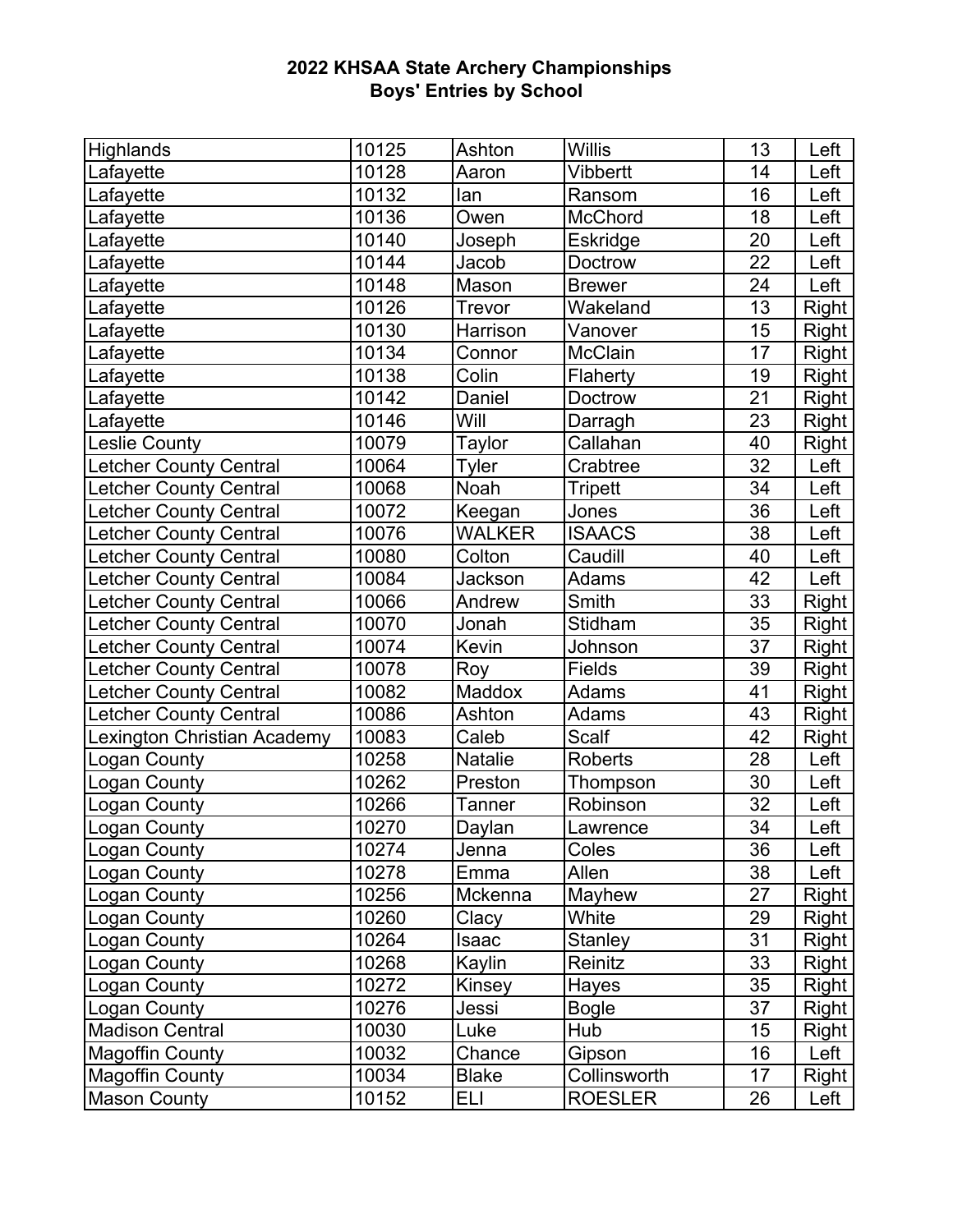| <b>Mason County</b>         | 10156 | <b>Dillon</b>   | Mitchell        | 28               | Left         |
|-----------------------------|-------|-----------------|-----------------|------------------|--------------|
| <b>Mason County</b>         | 10160 | Colton          | Kinney          | 30               | Left         |
| <b>Mason County</b>         | 10164 | <b>Matthias</b> | Davis           | 32               | Left         |
| <b>Mason County</b>         | 10168 | Elijah          | Cowan           | 34               | Left         |
| <b>Mason County</b>         | 10172 | Jacob           | <b>Brown</b>    | 36               | Left         |
| <b>Mason County</b>         | 10150 | Reagan          | Jordan          | 25               | <b>Right</b> |
| <b>Mason County</b>         | 10154 | <b>Bryce</b>    | <b>Pollitt</b>  | 27               | Right        |
| <b>Mason County</b>         | 10158 | Daniel          | Klump           | 29               | Right        |
| <b>Mason County</b>         | 10162 | <b>Brad</b>     | Kegley          | 31               | <b>Right</b> |
| <b>Mason County</b>         | 10166 | Logan           | Darnell         | 33               | Right        |
| <b>Mason County</b>         | 10170 | <b>Bradley</b>  | Coffey          | 35               | Right        |
| <b>Montgomery County</b>    | 10176 | Curtis          | <b>Bailey</b>   | 38               | Left         |
| <b>Montgomery County</b>    | 10174 | Jay             | <b>Hughes</b>   | 37               | <b>Right</b> |
| <b>Muhlenberg County</b>    | 10273 | James Alex      | Robards         | 36               | <b>Right</b> |
| <b>Nelson County</b>        | 10203 | Micah           | Whitson         | 1                | Left         |
| <b>Nelson County</b>        | 10205 | <b>Brayden</b>  | <b>Hutchins</b> | $\overline{2}$   | Right        |
| North Oldham                | 10153 | Kaden           | Robinson        | 27               | Left         |
| <b>Owen County</b>          | 10004 | James           | Thorn           | $\overline{2}$   | Left         |
| <b>Perry County Central</b> | 10057 | Chris           | Pratt           | 29               | Left         |
| <b>Perry County Central</b> | 10061 | Hayden          | Ison            | 31               | Left         |
| <b>Perry County Central</b> | 10065 | Evan            | Hylton          | 33               | Left         |
| <b>Perry County Central</b> | 10069 | Collin          | Eller           | 35               | Left         |
| <b>Perry County Central</b> | 10073 | <b>Blaine</b>   | Campbell        | 37               | Left         |
| <b>Perry County Central</b> | 10077 | <b>Drexel</b>   | <b>Bailey</b>   | 39               | Left         |
| <b>Perry County Central</b> | 10055 | Lucas           | <b>Tucker</b>   | 28               | Right        |
| <b>Perry County Central</b> | 10059 | Spencer         | Perry           | 30               | Right        |
| <b>Perry County Central</b> | 10063 | Lance           | Hylton          | 32               | Right        |
| <b>Perry County Central</b> | 10067 | Noah            | Feltner         | 34               | <b>Right</b> |
| <b>Perry County Central</b> | 10071 | <b>Billy</b>    | Corrnett        | 36               | <b>Right</b> |
| <b>Perry County Central</b> | 10075 | Louie           | <b>Bailey</b>   | 38               | <b>Right</b> |
| Prestonsburg                | 10008 | <b>Brycen</b>   | Shepherd        | $\overline{4}$   | Left         |
| Prestonsburg                | 10012 | <b>JAYDEN</b>   | <b>PORTER</b>   | 6                | Left         |
| Prestonsburg                | 10016 | Max             | <b>Jervis</b>   | 8                | Left         |
| Prestonsburg                | 10020 | <b>Brayden</b>  | Goble           | 10               | Left         |
| Prestonsburg                | 10024 | Heath           | Dingus          | 12               | Left         |
| Prestonsburg                | 10028 | Chris           | Adams           | 14               | Left         |
| Prestonsburg                | 10006 | Grant           | <b>Stratton</b> | 3                | Right        |
| Prestonsburg                | 10010 | Jacob           | Rose            | $\overline{5}$   | <b>Right</b> |
| Prestonsburg                | 10014 | Adam            | Justice         | $\overline{7}$   | Right        |
| Prestonsburg                | 10018 | Jordan          | Goble           | $\boldsymbol{9}$ | Right        |
| Prestonsburg                | 10022 | Zach            | Garrett         | 11               | Right        |
| Prestonsburg                | 10026 | Noah            | Bentley         | 13               | <b>Right</b> |
| <b>Pulaski County</b>       | 10036 | Lucas           | Wheeldon        | 18               | Left         |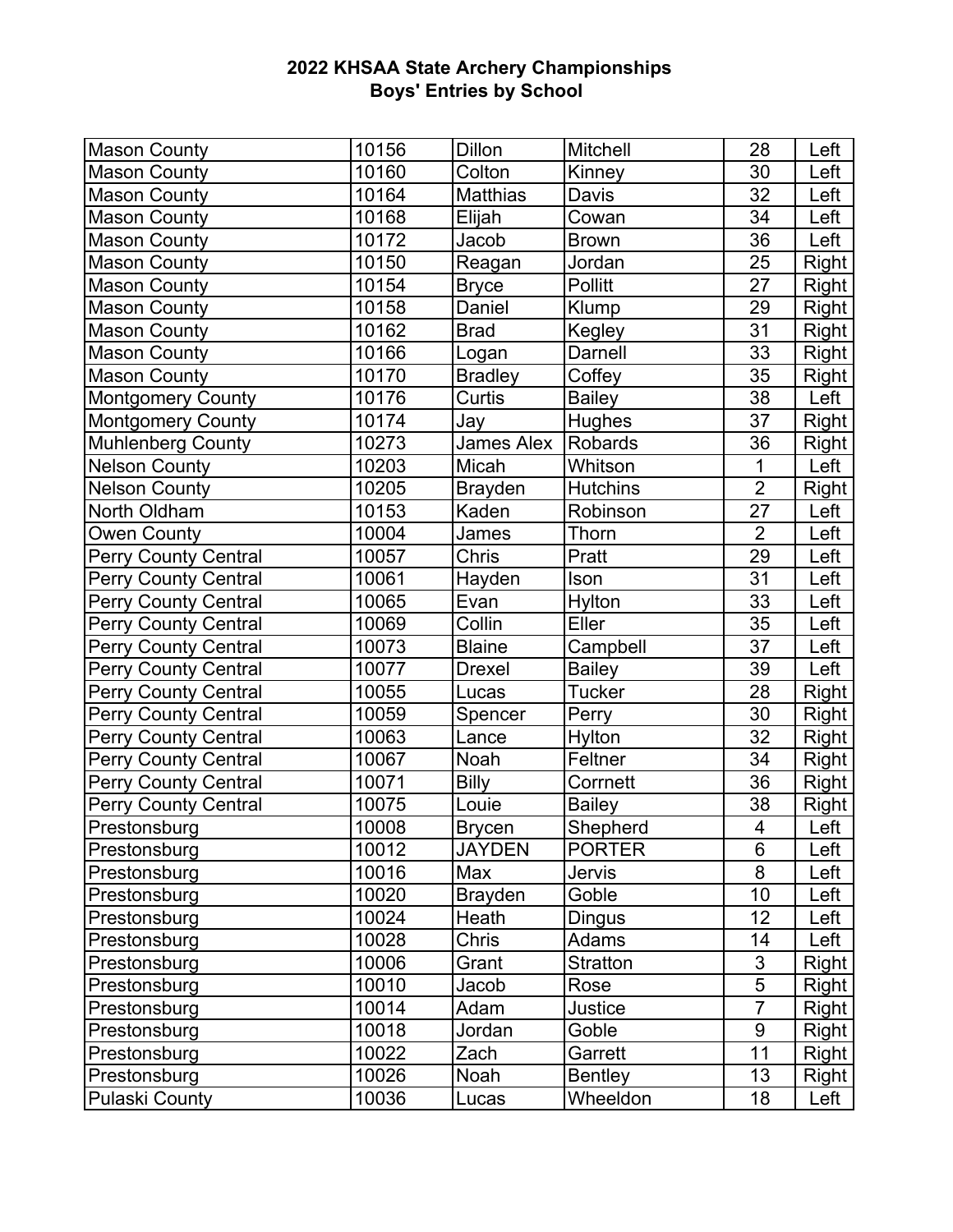| <b>Pulaski County</b> | 10040 | Samuel         | Whitaker         | 20             | Left         |
|-----------------------|-------|----------------|------------------|----------------|--------------|
| <b>Pulaski County</b> | 10044 | Joshua         | Sutton           | 22             | Left         |
| <b>Pulaski County</b> | 10048 | Ethan          | Messer           | 24             | Left         |
| <b>Pulaski County</b> | 10052 | Austin         | Hall             | 26             | Left         |
| <b>Pulaski County</b> | 10056 | Gage           | Callahan         | 28             | Left         |
| <b>Pulaski County</b> | 10038 | Kaeden         | Worley           | 19             | Right        |
| <b>Pulaski County</b> | 10042 | <b>Brayden</b> | Terry            | 21             | Right        |
| <b>Pulaski County</b> | 10046 | Joseph         | Price            | 23             | Right        |
| <b>Pulaski County</b> | 10050 | Justin         | Hensley          | 25             | Right        |
| <b>Pulaski County</b> | 10054 | Beau           | Cherry           | 27             | Right        |
| <b>Pulaski County</b> | 10058 | Hayden         | <b>Browning</b>  | 29             | Right        |
| Rose Hill Christian   | 10001 | Andrew         | <b>Newell</b>    | 1              | Left         |
| Rose Hill Christian   | 10005 | <b>Ben</b>     | <b>Stevens</b>   | $\overline{3}$ | Left         |
| Rose Hill Christian   | 10009 | Jewel          | <b>Stanley</b>   | 5              | Left         |
| Rose Hill Christian   | 10013 | Avary          | Newell           | $\overline{7}$ | Left         |
| Rose Hill Christian   | 10017 | Abi            | Justus           | $9\,$          | Left         |
| Rose Hill Christian   | 10021 | Jeremy         | Crawford         | 11             | Left         |
| Rose Hill Christian   | 10003 | <b>Nessa</b>   | Wright           | $\overline{2}$ | Right        |
| Rose Hill Christian   | 10007 | <b>Brennan</b> | <b>Stephens</b>  | 4              | Right        |
| Rose Hill Christian   | 10011 | Caleb          | Smith            | 6              | Right        |
| Rose Hill Christian   | 10015 | Hanzhe         | Lucas            | 8              | Right        |
| Rose Hill Christian   | 10019 | Cody           | Hensley          | 10             | Right        |
| Rose Hill Christian   | 10023 | <b>Bailey</b>  | <b>Brown</b>     | 12             | <b>Right</b> |
| <b>Russellville</b>   | 10089 | Colin          | Siletchnik       | 45             | Left         |
| Ryle                  | 10180 | Trenton        | Dietz            | 40             | Left         |
| Ryle                  | 10184 | Kanishk        | Devarakonda      | 42             | Left         |
| Ryle                  | 10188 | Jason          | <b>Clark</b>     | 44             | Left         |
| <b>Ryle</b>           | 10192 | Jacob          | Klette           | 46             | Left         |
| Ryle                  | 10196 | Christian      | Wallace          | 48             | Left         |
| Ryle                  | 10200 | Lincoln        | Cyboron          | 50             | Left         |
| <b>Ryle</b>           | 10182 | Trevor         | Flake            | 41             | Right        |
| Ryle                  | 10186 | Justin         | Seiter           | 43             | Right        |
| Ryle                  | 10190 | Thomas         | Evans            | 45             | <b>Right</b> |
| Ryle                  | 10194 | Jordan         | Evans            | 47             | Right        |
| Ryle                  | 10198 | Nathan         | Santimaw         | 49             | Right        |
| Ryle                  | 10202 | Kennan         | Caudill          | 51             | Right        |
| <b>Saint Xavier</b>   | 10279 | Anthony        | Zgonina          | 39             | Left         |
| <b>Saint Xavier</b>   | 10283 | Eric           | Palazzo          | 41             | Left         |
| <b>Saint Xavier</b>   | 10287 | Landon         | Johnson          | 43             | Left         |
| <b>Saint Xavier</b>   | 10291 | Spencer        | <b>Hornback</b>  | 45             | Left         |
| <b>Saint Xavier</b>   | 10295 | Anthony        | Eisert           | 47             | Left         |
| <b>Saint Xavier</b>   | 10299 | Evan           | <b>Bockelman</b> | 49             | Left         |
| <b>Saint Xavier</b>   | 10277 | Colton         | Hoerter          | 38             | <b>Right</b> |